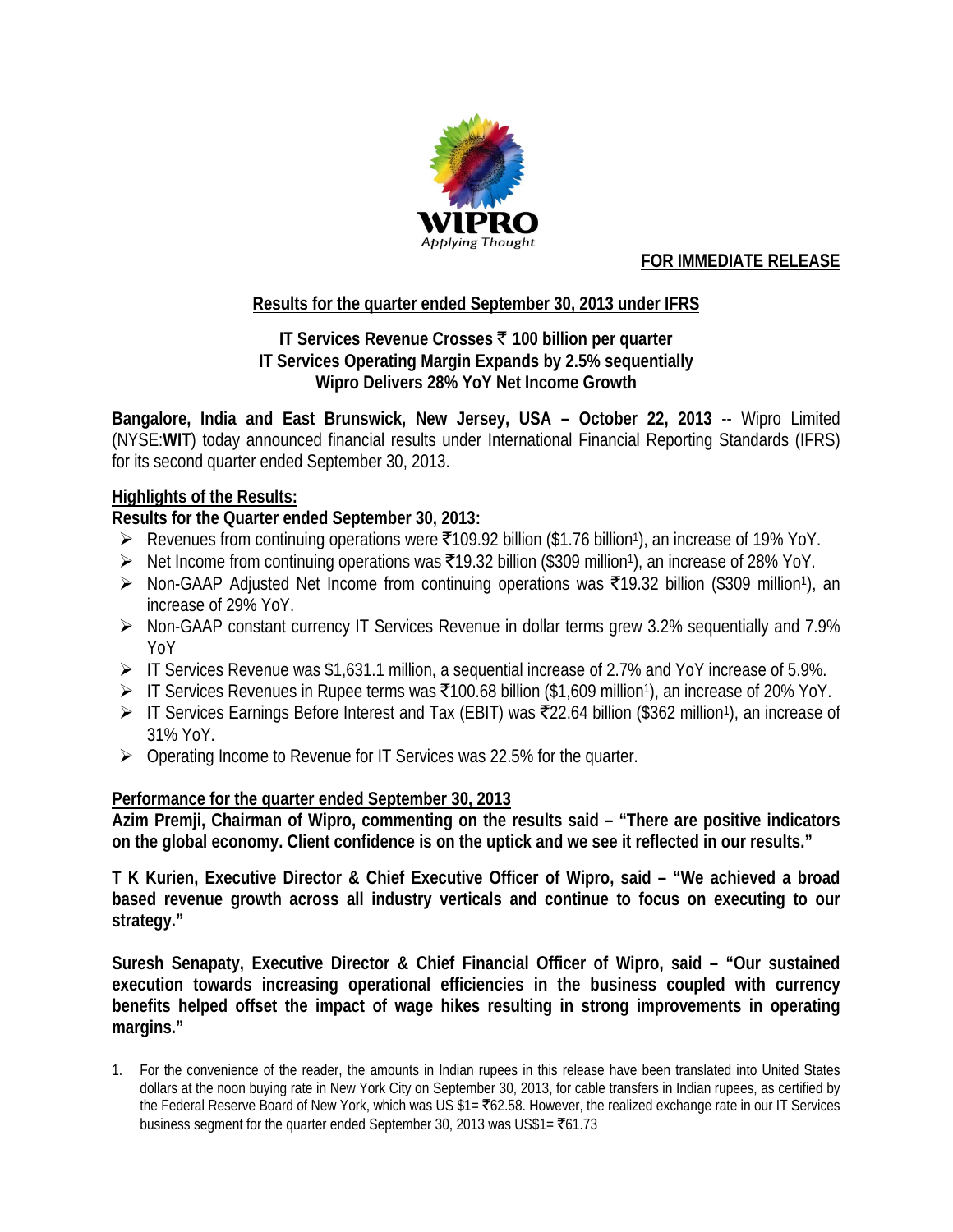#### **Outlook for the Quarter ending December 31, 2013**

**We expect Revenues from our IT Services business to be in the range of \$1,660 million to \$1,690 million\*.** 

\* Guidance is based on the following exchange rates: GBP/USD at 1.57, Euro/USD at 1.34, AUD/USD at 0.93, USD/INR at 61.98

#### **IT Services**

The IT Services segment had 147,216 employees as of September 30, 2013. We added 45 new customers for the quarter.

Wipro has signed a large multi-year deal with a leading Banking & Financial Services company in the United States. As part of the deal, Wipro will be a preferred partner to provide application development, support and testing services across multiple lines of business.

Wipro has won a large multi-year contract with a leading bank in the United States. The integrated IT and BPO deal further enhances Wipro's capabilities in the payments technology and payments processing domain.

Wipro has won a large multi-year engagement in the KPO space with a global leader in business and financial information, wherein it will provide high-end research and data analysis support to the customer. The deal includes a renewal of existing work as well as addition of new scope of work.

One of the world's largest healthcare diagnostics players has engaged Wipro to achieve a cost reduction of over 30% through various initiatives including consolidation of data centers and systems rationalization.

#### **Awards and accolades**

Wipro was ranked as a leader in the 'Global R&D Service Provider' survey for the fourth successive year in Zinnov Management Consulting's Global R&D Service Providers Rating 2013. The survey analyzed the top 75 R&D service providers across the world in 13 major industry segments. Service Providers were evaluated on the basis of their capabilities and vertical coverage and the analysis includes user experience, systems software, embedded systems, mechanical & electrical engineering services and engineering analytics.

Wipro was included as a member of the global Dow Jones Sustainability Index (DJSI) - 2013 for the fourth year in succession. Wipro is the only Indian company to be included in both the DJSI World and Emerging Markets Indices. A total of 1,831 companies were assessed from around the world of which 333 were chosen as the DJSI constituents for the year 2013-14, and the IT Services sector saw 65 companies participating globally of which 7 were selected for the World Index.

Wipro launched a Co-Innovation Center for SAP Solutions in Bangalore. The focus of this partner research center for co-innovation is to drive innovation based on SAP® solutions. Wipro anticipates that participants in the center will develop best-in-class solutions based on the SAP HANA® platform, as well as nextgeneration technologies including mobility and analytics to offer integrated offerings based on SAP HANA for customers.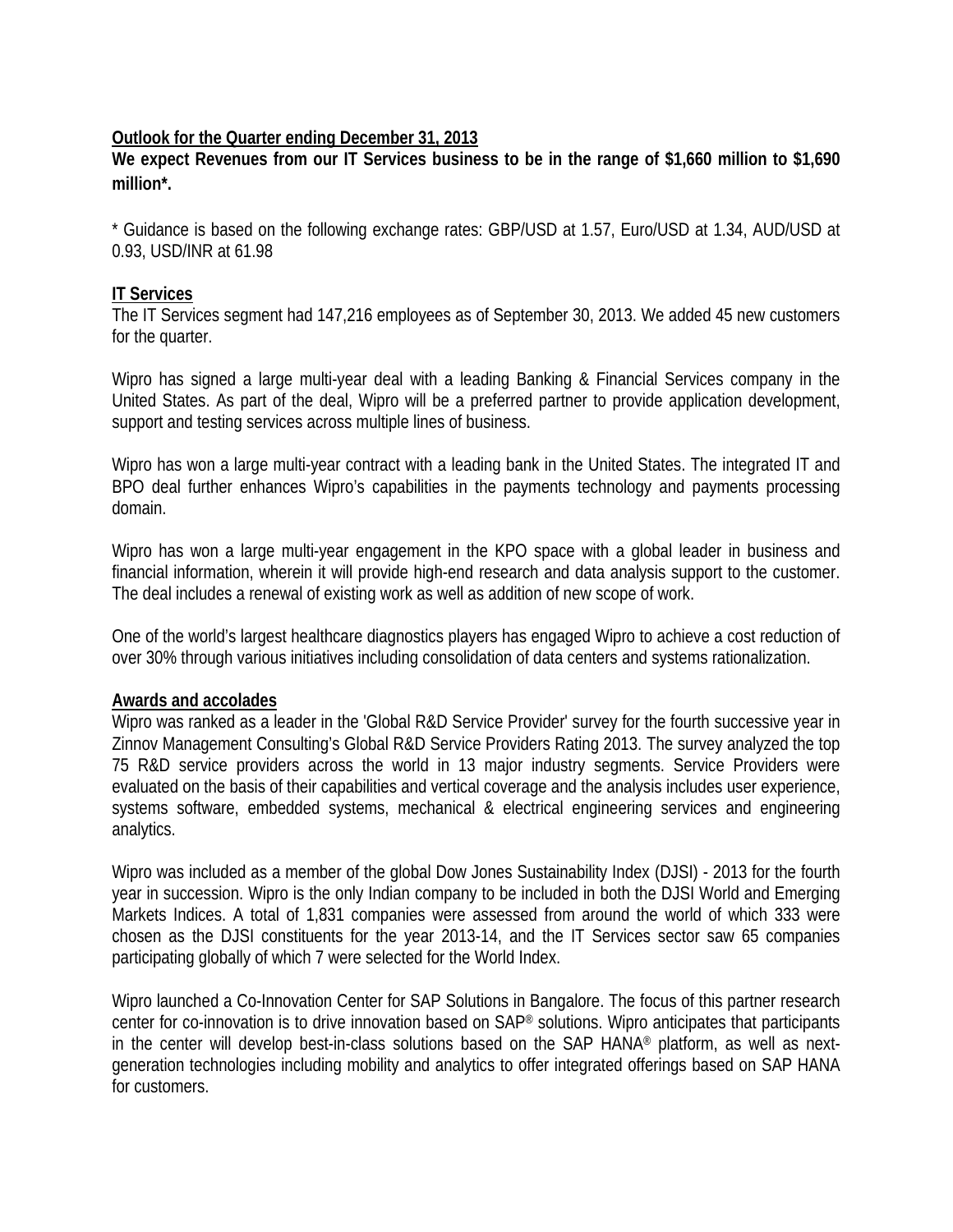Wipro was recognized with the One-EMC Partner of the Year Award at EMC India Partner Summit 2013 for maximum revenue achievement in all product lines (including services) of EMC services

#### **IT Products**

- > Our IT Products segment delivered Revenue of ₹9.37 billion (\$150 million<sup>1</sup>) for the quarter, a YoY increase of 4%.
- EBIT was  $\bar{z}$ 152 million (\$2 million<sup>1</sup>) for the quarter.
- $\triangleright$  Operating Income to Revenue for this segment was 1.6% for the quarter.

Please see the table on page 6 for a reconciliation between (i) IFRS Net Income and non-GAAP Adjusted Net Income (excluding the impact of stock-based compensation) and (ii) IFRS IT Services Revenue and IT Services Revenue on a non-GAAP constant currency basis.

#### **About Non-GAAP financial measures**

This press release contains non-GAAP financial measures within the meaning of Regulation G and Item 10(e) of Regulation S-K. Such non-GAAP financial measures are measures of our historical or future performance, financial position or cash flows that are adjusted to exclude or include amounts that are excluded or included, as the case may be, from the most directly comparable financial measure calculated and presented in accordance with IFRS.

The table on page 6 provides Adjusted Net Income for the period, which is a non-GAAP measure that excludes the impact of accelerated amortization in respect of stock options that vest in a graded manner, and IT Services Revenue on a constant currency basis, which is a non-GAAP measure that is calculated by translating IT Services Revenue from the current reporting period into U.S. dollars based on the currency conversion rate in effect for the prior reporting period. We consider a stock option award with a graded vesting schedule to be in substance a single award and not multiple stock option awards and accordingly believe the straight line amortization reflects the economic substance of the award. We refer to growth rates in constant currency so that business results may be viewed without the impact of fluctuations in foreign currency exchange rates, thereby facilitating period-to-period comparisons of our business performance. We believe that the presentation of this Non-GAAP Adjusted Net Income, when shown in conjunction with the corresponding IFRS measure, provides useful information to investors and management regarding financial and business trends relating to its Net Income for the period.

These Non-GAAP financial measures are not based on any comprehensive set of accounting rules or principles and should not be considered a substitute for, or superior to, the most directly comparable financial measure calculated in accordance with IFRS, and may be different from non-GAAP measures used by other companies. In addition to these non-GAAP measures, the financial statements prepared in accordance with IFRS and the reconciliation of these non-GAAP financial measures with the most directly comparable IFRS financial measure should be carefully evaluated.

For internal budgeting process, our management also uses financial statements that exclude the impact of accelerated amortization relating to stock options that vest in a graded manner. Management of the Company also uses Non-GAAP Adjusted Net Income, in addition to the corresponding IFRS measure, in reviewing our financial results.

**Results for the quarter ended September 30, 2013, computed under IFRS, along with individual business segment reports, are available in the Investors section of our website at www.wipro.com.**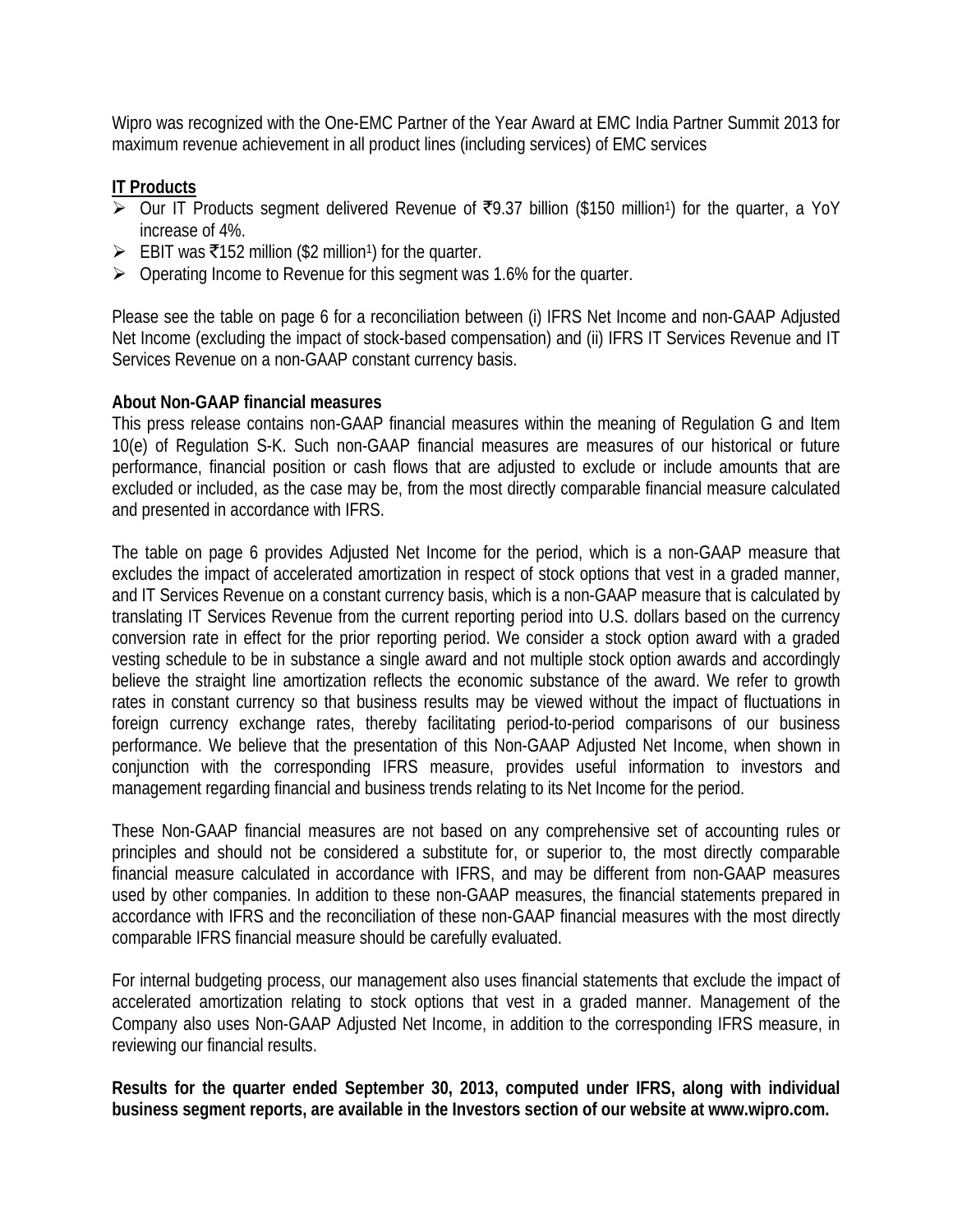#### **Quarterly Conference Call**

We will hold a conference call today at 06:45 p.m. Indian Standard Time (09:15 a.m. US Eastern Time) to discuss our performance for the quarter. An audio recording of the management discussions and the question and answer session will be available online and will be accessible in the Investor Relations section of our website at www.wipro.com.

## **About Wipro Limited (NYSE: WIT)**

Wipro provides comprehensive IT solutions and services, including systems integration, Information Systems outsourcing, IT enabled services, package implementation, software application development and maintenance, and research and development services to corporations globally. Wipro Limited is the first PCMM Level 5 and SEI CMM Level 5 certified IT Services Company globally.

For more information, please visit our websites at www.wipro.com.

| <b>Contact for Investor Relations</b> |                                                     |  | Contact for Media & Press |  |  |
|---------------------------------------|-----------------------------------------------------|--|---------------------------|--|--|
| Manoj Jaiswal                         | Sridhar Ramasubbu                                   |  | Vipin Nair                |  |  |
| Phone: +91-80-25056186                | Phone: +1 408-242-6285                              |  | Phone: 91-80-3991-6154    |  |  |
|                                       | Manoj.Jaiswal@wipro.com sridhar.ramasubbu@wipro.com |  | vipin.nair1@wipro.com     |  |  |

## **Forward-looking and Cautionary Statements**

The forward-looking statements contained herein represent Wipro's beliefs regarding future events, many of which are by their nature, inherently uncertain and outside Wipro's control. Such statements include, but are not limited to, statements regarding Wipro's growth prospects, its future financial operating results, and its plans, expectations and intentions. Wipro cautions readers that the forward-looking statements contained herein are subject to risks and uncertainties that could cause actual results to differ materially from the results anticipated by such statements. Such risks and uncertainties include, but are not limited to, risks and uncertainties regarding fluctuations in our earnings, revenue and profits, our ability to generate and manage growth, intense competition in IT services, our ability to maintain our cost advantage, wage increases in India, our ability to attract and retain highly skilled professionals, time and cost overruns on fixed-price, fixed-time frame contracts, client concentration, restrictions on immigration, our ability to manage our international operations, reduced demand for technology in our key focus areas, disruptions in telecommunication networks, our ability to successfully complete and integrate potential acquisitions, liability for damages on our service contracts, the success of the companies in which we make strategic investments, withdrawal of fiscal governmental incentives, political instability, war, legal restrictions on raising capital or acquiring companies outside India, unauthorized use of our intellectual property, and general economic conditions affecting our business and industry. Additional risks that could affect our future operating results are more fully described in our filings with the United States Securities and Exchange Commission, including, but not limited to, Annual Reports on Form 20-F. These filings are available at www.sec.gov. We may, from time to time, make additional written and oral forward-looking statements, including statements contained in the company's filings with the Securities and Exchange Commission and our reports to shareholders. We do not undertake to update any forward-looking statement that may be made from time to time by us or on our behalf.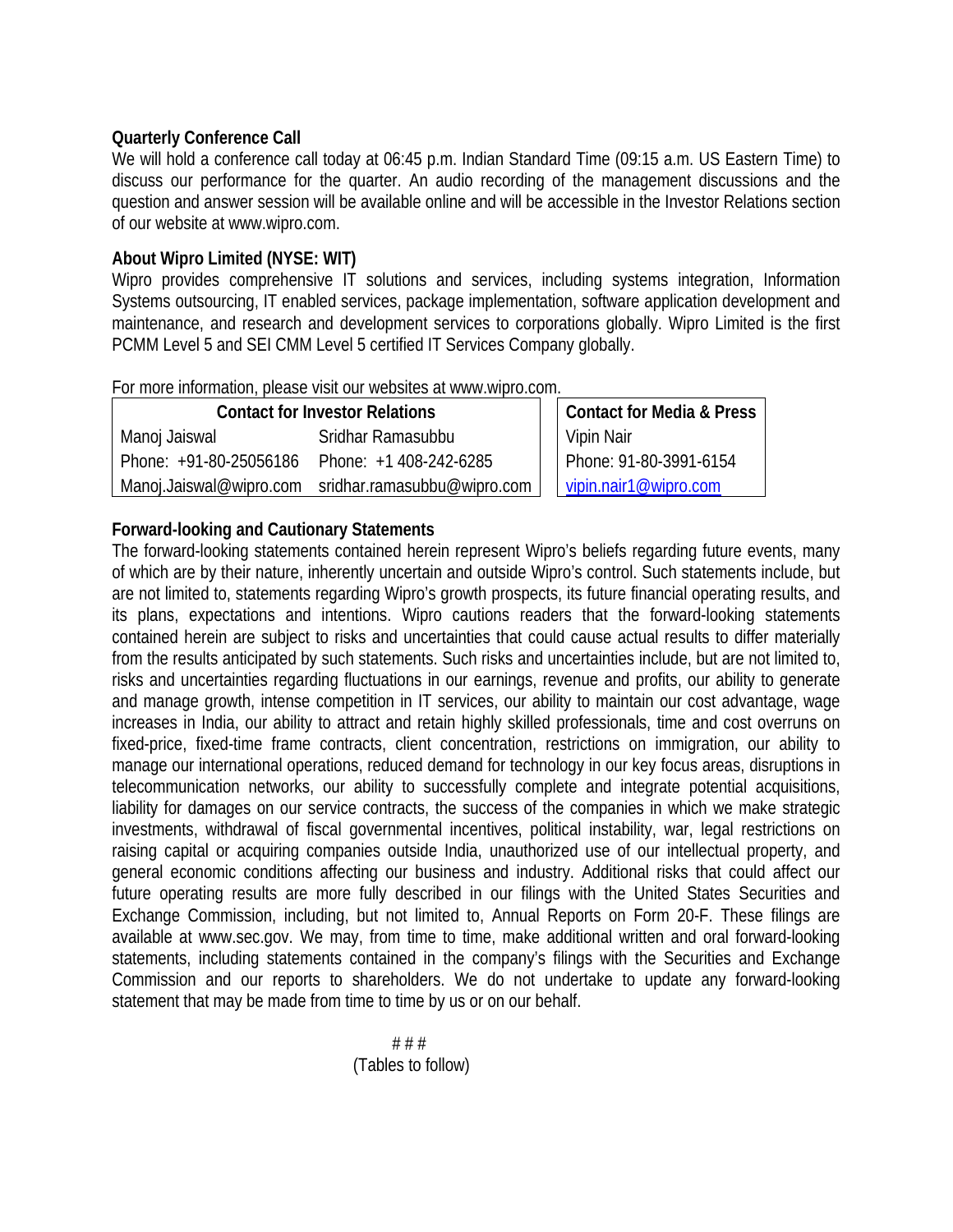#### **WIPRO LIMITED AND SUBSIDIARIES**

#### **AUDITED CONDENSED CONSOLIDATED INTERIM STATEMENTS OF FINANCIAL POSITION (Rupees in millions, except share and per share data, unless otherwise stated)**

|                                                          | As of March 31, | As of September 30, |                  |  |  |
|----------------------------------------------------------|-----------------|---------------------|------------------|--|--|
|                                                          | 2013            | 2013                | 2013             |  |  |
|                                                          |                 |                     | Convenience      |  |  |
|                                                          |                 |                     | translation into |  |  |
|                                                          |                 |                     | US\$ in millions |  |  |
|                                                          |                 |                     | (Unaudited)      |  |  |
| <b>ASSETS</b>                                            |                 |                     |                  |  |  |
| Goodwill                                                 | 54,756          | 62,751              | 1,003            |  |  |
|                                                          | 1,714           | 1,879               | 30               |  |  |
|                                                          | 50,525          | 52,377              | 837              |  |  |
|                                                          | 51              | 236                 | 4                |  |  |
|                                                          | 10,308          | 11,061              | 177              |  |  |
|                                                          | 4,235           | 4,776               | 76               |  |  |
|                                                          | 10,738          | 11,731              | 187              |  |  |
|                                                          | 132,327         | 144,811             | 2,313            |  |  |
|                                                          | 3,263           | 3,296               | 53               |  |  |
|                                                          | 76,635          | 78,087              | 1,248            |  |  |
|                                                          | 31,069          | 36,162              | 578              |  |  |
|                                                          | 31,988          | 40,714              | 651              |  |  |
|                                                          | 69,171          | 72,582              | 1,160            |  |  |
|                                                          | 7,408           | 9,619               | 154              |  |  |
|                                                          | 3,031           | 3,210               | 51               |  |  |
|                                                          | 84,838          | 83,897              | 1,341            |  |  |
|                                                          | 307,403         | 327,567             | 5,234            |  |  |
|                                                          | 439,730         | 472,378             | 7,547            |  |  |
|                                                          |                 |                     |                  |  |  |
| <b>EQUITY</b>                                            |                 |                     |                  |  |  |
|                                                          | 4,926           | 4,930               | 79               |  |  |
|                                                          | 11,760          | 12,340              | 197              |  |  |
|                                                          | 259,178         | 280,566             | 4,483            |  |  |
|                                                          | 1,316           | 988                 | 16               |  |  |
|                                                          | 7,174           | 8,292               | 132              |  |  |
|                                                          | (542)           | (542)               | (9)              |  |  |
| Equity attributable to the equity holders of the company | 283,812         | 306,574             | 4,900            |  |  |
|                                                          | 1,171           | 1,186               | 19               |  |  |
|                                                          | 284,983         | 307,760             | 4,919            |  |  |
|                                                          |                 |                     |                  |  |  |
| <b>LIABILITIES</b>                                       |                 |                     |                  |  |  |
|                                                          | 854             | 10,963              | 175              |  |  |
|                                                          | 846             | 983                 | 16               |  |  |
|                                                          | 118             | 1,902               | 30               |  |  |
|                                                          | 4,790           | 4,512               | 72               |  |  |
|                                                          | 3,390           | 2,907               | 46               |  |  |
|                                                          | 9               | 3                   |                  |  |  |
|                                                          | 10,007          | 21,270              | 339              |  |  |
|                                                          | 62,962          | 45,451              | 726              |  |  |
|                                                          | 48,067          | 50,853              | 812              |  |  |
|                                                          | 10,347          | 11,532              | 184              |  |  |
|                                                          | 10,226          | 13,157              | 210              |  |  |
|                                                          | 975             | 6,843               | 109              |  |  |
|                                                          | 10,989          | 14,384              | 230              |  |  |
|                                                          | 1,174           | 1,128               | 18               |  |  |
|                                                          | 144,740         | 143,348             | 2,290            |  |  |
|                                                          | 154,747         | 164,618             | 2,629            |  |  |
|                                                          |                 |                     |                  |  |  |
| TOTAL EQUITY AND LIABILITIES                             | 439,730         | 472,378             | 7,547            |  |  |